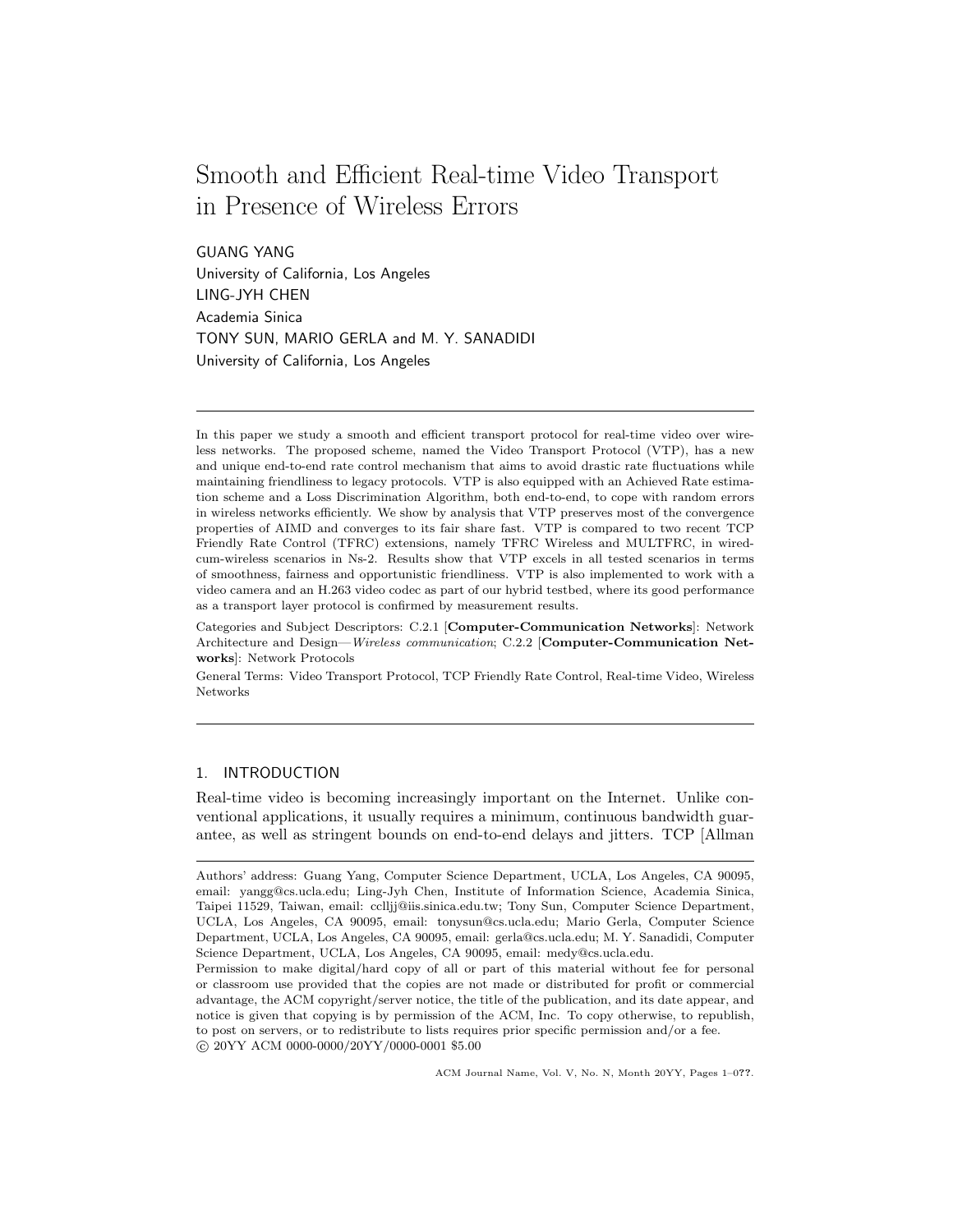et al. 1999], the de facto transport protocol on the Internet, has been considered for video applications [Mehra and Zakhor 2003]. However, the instantaneous sending rate of TCP changes drastically such that large buffering is needed at the receiver to accommodate rate fluctuations [Rejaie et al. 1999a]. Buffering smoothes the video playback, but also brings up two concerns. First, it causes delays. For Videoon-Demand (VoD) applications, playback delays of seconds or slightly longer are tolerable, but for real-time, especially interactive applications, e.g. video conferencing and online gaming, playback delays must be tightly bounded [Sun and Reibman 2001]. The second concern is that more and more mobile/wireless devices are now connected to the Internet. These devices are often small and inexpensive with limited resources where large buffering is impractical. Therefore, real-time video needs a more appropriate rate control mechanism that requires little data buffering.

There have been two classes of solutions: cross-layer and end-to-end. On the Internet, deployment of cross-layer approaches [Kazantzidis 2002] typically requires modifications to the network infrastructure, thus end-to-end solutions are the preferred choice. End-to-end rate control can be furthered categorized based on how the rate is adjusted. For example, some schemes [Rejaie et al. 1999b][Bansal and Balakrishnan 2001] adjust the rate in a step-wise fashion, while others use equations derived from analytical models to compute the appropriate sending rate. TCP Friendly Rate Control (TFRC) [Floyd 2000], the most representative of the latter, has gained much popularity as a reference scheme for real-time video transport on the Internet.

TFRC attempts to match the long-term throughput of  $TCP<sup>1</sup>$  and is smooth, fair and TCP friendly in wired networks. However, with the increasing popularity of wireless and mobile devices, it is highly desirable to have video transport schemes also work properly across wireless networks. Unfortunately, wireless links are usually error-prone and lossy. Legacy TCP does not handle error-induced packet loss well; it tends to treat every loss as congestion-induced and over-cut its window, leading to severe performance degradation. Since TFRC attempts to faithfully match the throughput of TCP, it suffers the same efficiency problem in the presence of moderate to high random errors [Yang et al. 2001].

Recently, TFRC has been extended for better efficiency in wireless networks. Among the solutions are TFRC Wireless [Cen et al. 2003] and MULTFRC [Chen and Zakhor 2004]. In the meantime, step-wise rate control specifically designed for wireless video is also under wide investigation. In particular, we have proposed the Video Transport Protocol (VTP) in [Yang et al. 2004] and presented preliminary comparison between VTP and TFRC extensions in [Yang et al. 2005]. The newly designed rate control mechanism in VTP keeps monitoring the end-to-end Achieved Rate (AR) to achieve smoother rate adaptation while maintaining friendliness to legacy TCP. Moreover, a Loss Discrimination Algorithm (LDA) is used to distinguish congestion and wireless loss and minimize the impact of random errors. In this paper we perform a comprehensive study on VTP, with the following contributions:

1) Design and analysis of the unique rate control mechanism in VTP that provides smooth, efficient and friendly transport functionality for real-time video in wireless

<sup>&</sup>lt;sup>1</sup>In this paper we use "TCP" and "TCP Reno" interchangeably unless stated otherwise.

ACM Journal Name, Vol. V, No. N, Month 20YY.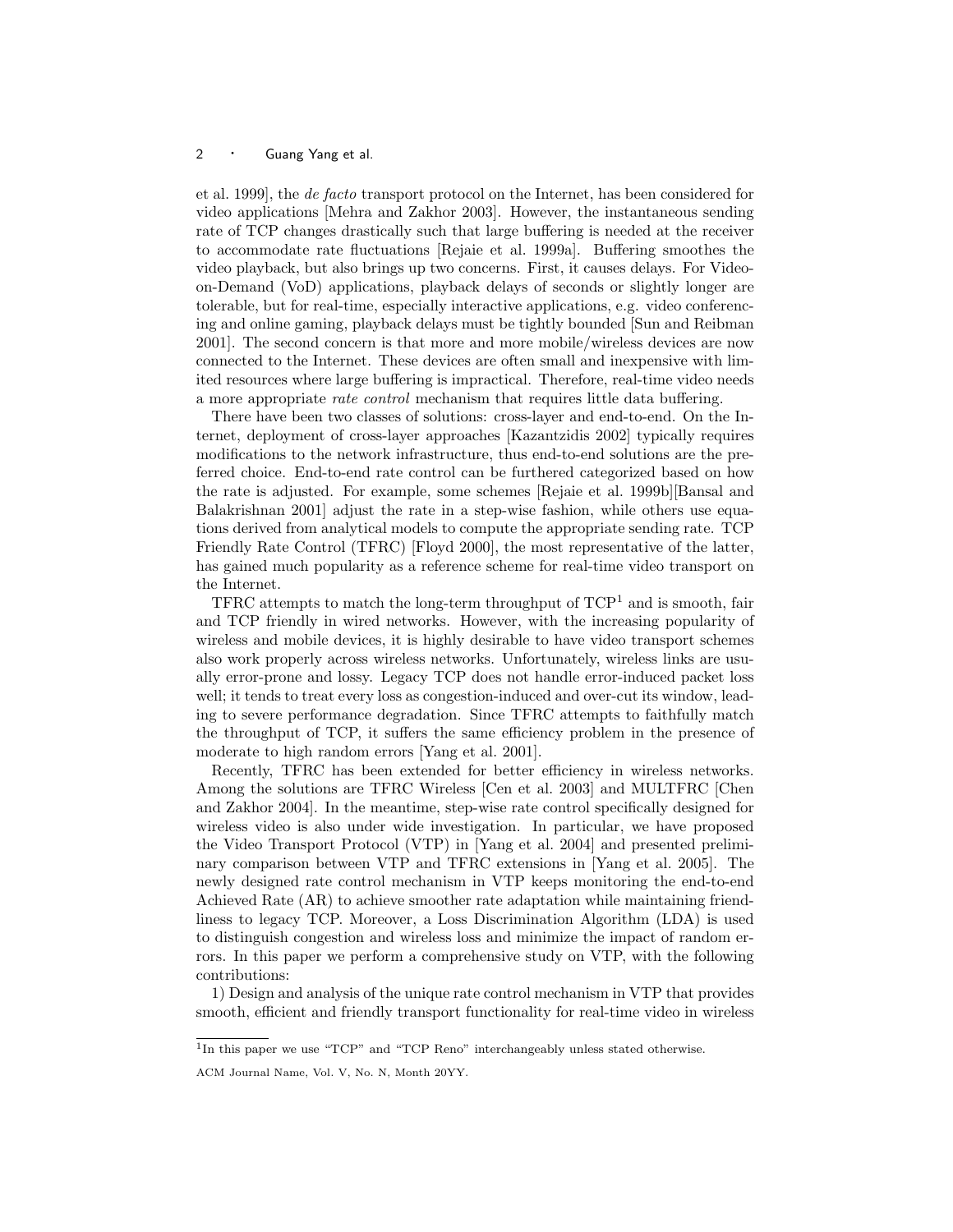networks. Following the methodology in [Loguinov and Radha 2003], we show that although VTP may temporarily violate the strict monotonous convergence property seen in AIMD, it does preserve other convergence properties of AIMD and converge to its fair share as fast as TCP.

2) Comprehensive evaluation of VTP and comparison to other similar protocols. We implement VTP as an Ns-2 [Ns2 ] module and assess it in various wired-cumwireless scenarios. Ns-2 simulations show that VTP meets our design goals and performs well in all tested cases, with good smoothness, efficiency, fairness and friendliness properties.

3) Implementation and measurements of VTP in a networked testbed. We implement VTP in C++ on top of an RTP [Schulzrinne et al. 2003] module and an H.263 codec, and assess its performance in a hybrid network testbed. The measurements match the simulation results, further convincing us that the unique design of VTP is a desirable feature for real-time video in wireless networks.

The rest of the paper is organized as follows. Section 2 presents some background information and work related to VTP. Section 3 briefly recapitulates the design of VTP, especially its unique rate control mechanism. Convergence properties of VTP is studied in Section 4, followed by performance evaluation in simulation in Section 5 and testbed measurements in Section 6. Finally Section 7 concludes the paper.

#### 2. BACKGROUND AND RELATED WORK

#### 2.1 Target Scenario and Design Goals

Wireless LAN (WLAN) is an important target scenario of VTP. In this case, the shared wireless link is the last hop and also the bottleneck. It is much more errorprone than a wired link, where random packet loss may occur frequently.

We envision three design goals of VTP. First, it must provide *smooth rate adap*tation. VTP is proposed for real-time video applications. Tolerable response time for such applications is typically less than 150 msec [Kurose and Ross 2004], thus limited buffering is allowed on the client side. Compared to video-on-demand (VoD) applications, real-time video requires rate control to be smoother and more adaptive to the network dynamics.

Secondly, VTP must be *efficient and robust to errors*. Although error recovery techniques such as Automatic Repeat reQuest (ARQ) and Forward Error Correction (FEC) can hide many losses from the transport layer, they do not completely solve this problem. ARQ increases both end-to-end delay and its variance, and may incur head-of-the-line blocking in a single FIFO queue as performed in the majority of existing devices. FEC is most effective when errors are sporadic. In practice, random errors in wireless networks are bursty [Hsu et al. 1999]. After limited ARQ/FEC where appropriate, packet loss rates of a few percent are still expected to be seen in wireless networks [Tang et al. 2001].

The third goal of VTP is to be friendly to legacy TCP. [Floyd 2000] defined the term of TCP compatibility. This definition should be followed when legacy TCP is efficient. In wireless networks where TCP cuts its window in excess and loses the efficiency, however, we argue that this conventional definition should be revised, allowing a more efficient protocol to exploit the unused bandwidth. In this paper, we adopt the notion of *opportunistic friendliness* [TCPW ]. A new protocol NP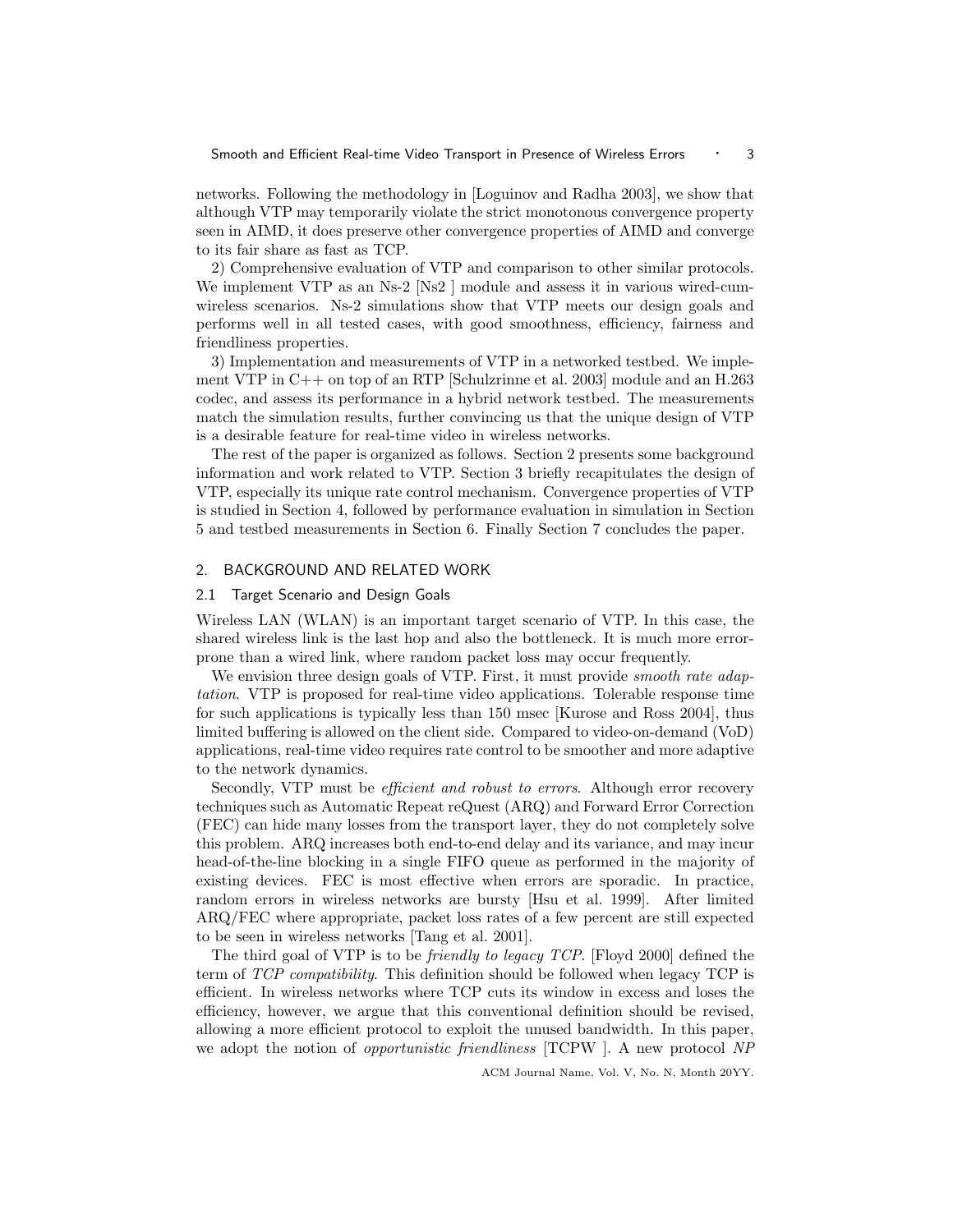is said to be opportunistically friendly to TCP if TCP flows coexisting with NP obtain no less throughput than what they would achieve if all flows were TCP.

#### 2.2 Related Work

Rate control for Internet video transport has been well studied in the literature. The Streaming Control Protocol (SCP) [Cen et al. 1998] and Rate Adaptation Protocol (RAP) [Rejaie et al. 1999b] were among the early efforts to provide end-to-end TCP friendly rate control for media streaming applications. SCP invokes a mixed rateand window-based control policy. It largely mimics the TCP behavior while trying to smooth out the instantaneous rate by maintaining an appropriate amount of buffering in the network. RAP is a rate-based mechanism and employs the Additive Increase Multiplicative Decrease (AIMD) algorithm to adjust its sending rate in a step-wise fashion. It is TCP friendly in a wide range of parameters. However, as later discussed in [Zhang and Loguinov 2004][Yang et al. 2004], the AIMD window adjustment in TCP does not directly translate into AIMD rate control. Therefore, rate-based AIMD schemes have to deal with extra issues such as dynamic RTTs, etc. in order to maintain TCP friendliness.

Binomial algorithms are a class of end-to-end, TCP friendly congestion control algorithms [Bansal and Balakrishnan 2001] proposed to address the rate fluctuation problem in TCP. Binomial algorithms generalize AIMD by changing the amount of window increases/decreases. Two particular algorithms, IIAD and SQRT, were shown to be well-suited to video applications. [Feamster et al. 2001] further studied the interaction between binomial algorithm congestion control and video qualities.

TCP Friendly Rate Control [Handley et al. 2003] is another end-to-end protocol trying to achieve the equivalent long-term throughput of TCP with less shortterm fluctuations. Unlike the aforementioned schemes, TFRC largely relies on the equation below to compute the appropriate sending rate:

$$
T = \frac{s}{R\sqrt{\frac{2p}{3}} + t_{RTO}(3\sqrt{\frac{3p}{8}})p(1+32p^2)}
$$
(1)

where T, s, R, p and  $t_{RTO}$  are the upper bound of the sending rate, packet size, RTT, loss rate and Retransmit Time Out value (RTO), respectively.

RAP, binomial algorithms and TFRC were proposed for the wired Internet. Like legacy TCP, they all assume that packet loss is caused by network congestion and reduce the sending rate unconditionally. Therefore, they share with TCP the same inefficiency problem in the presence of random errors and are not directly applicable to wireless networks.

Rate Control Scheme (RCS) was proposed in [Tang et al. 2001] to handle random packet loss over wireless links. RCS uses low-priority dummy packets to probe the available bandwidth on the path, then estimates the admissible rate. RCS requires intermediate gateways to implement a multiple-priority mechanism. This feature is costly and currently unavailable on the Internet.

[Yang et al. 2004] studied end-to-end TCP friendly streaming in 3G systems. They proposed deducing the cause of packet loss and the error rate based on information provided in the RLC and RRC layers. Pure transport-layer rate control for wireless networks have also been investigated. Cen et al. [Cen et al. 2003] studied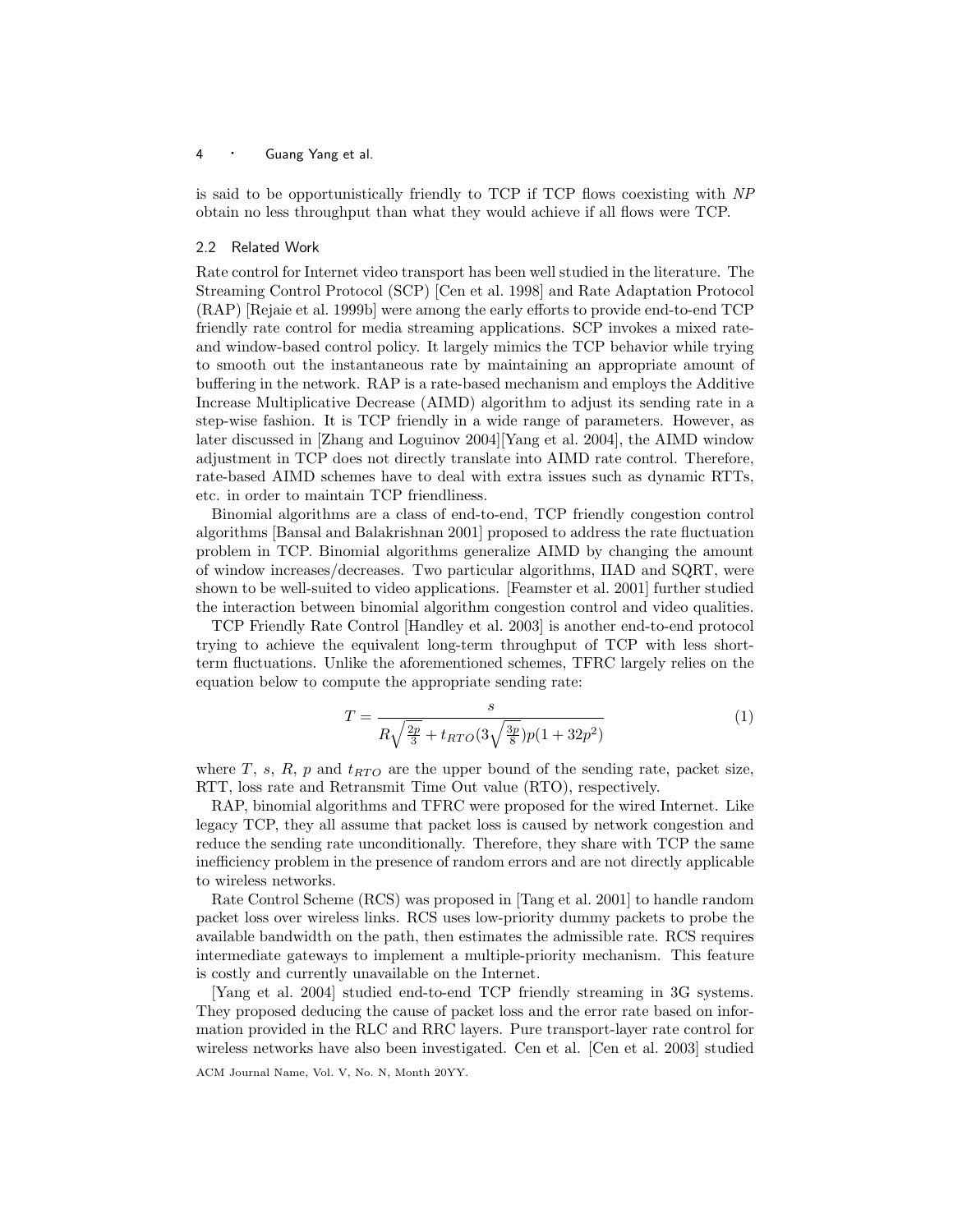different Loss Discrimination Algorithms (LDAs), e.g. Biaz [Biaz and Vaidya 1999], Spike [Tobe et al. 2000], mBiaz, ZigZag, ZBS [Cen et al. 2003], etc., in various wireless topologies. They proposed adding an end-to-end LDA to TFRC to improve its robustness against errors. MULTFRC [Chen and Zakhor 2004] is another TFRC extension for wireless networks. It creates multiple simultaneous TFRC connections on the same path when a single connection cannot utilize the bandwidth efficiently. We will see how VTP compares to TFRC Wireless and MULTFRC later in this paper.

#### 3. THE VIDEO TRANSPORT PROTOCOL (VTP)

The Video Transport Protocol (VTP) was proposed in [Yang et al. 2004] as a simple end-to-end scheme for smooth, efficient and friendly rate control in errorprone wireless networks. VTP consists of two key components: an Achieved Rate (AR) based rate control mechanism and a Loss Discrimination Algorithm (LDA). For the sake of completeness, we now briefly recapitulate the design of VTP in this section.

## 3.1 TCP Behavior in Terms of Instantaneous Rate

A number of rate-based protocols mimic TCP by adjusting their instantaneous rates in the AIMD fashion. It is often seen as obvious that AIMD *window* adjustment would directly translate into AIMD rate adjustment; many times the terms "window" and "rate" were used interchangeably.

Recently, researchers have pointed out [Zhang and Loguinov 2004][Yang et al. 2004] that due to buffering, TCP behavior in terms of rate can be very different from the well-known "sawtooth" shape. Considering TCP Reno operating in congestion avoidance. Due to the self-clocking mechanism, the sender normally does not send out a data packet until an ACK comes in. Before the bottleneck link on the path is fully utilized, the rate of ACKs keeps increasing along with the sending rate of data packets. However, after the bottleneck link is saturated, the rate of ACKs is limited by the bottleneck capacity and will no longer increase, which in turn limits the TCP sending rate. An exception is that TCP transmits one extra packet every RTT to probe the bandwidth. This raises the average sending rate to  $C + 1/RTT$ where  $C$  is the bottleneck capacity. It has been shown that, under the assumption that the buffer size  $B$  is equal to the "pipe" size  $P$ , TCP congestion window and instantaneous sending rate can be illustrated as in Figure 1.

## 3.2 Achieved Rate Estimation

The Achieved Rate (AR) in VTP is defined as the rate that the sender has successfully pushed through the bottleneck on the path. This is the rate that the receiver measures, plus the fraction corresponding to packet loss at the exit of the bottleneck due to random errors. The receiver samples and filters the receiving rate, then reports periodically to the sender. The sender updates the smoothed AR value with an Exponentially Weighted Moving Average (EWMA). If portions of the packets were lost at the exit of the bottleneck due to errors, VTP is able to estimate the fraction of lost packets via the LDA (explained shortly) and prorate AR accordingly.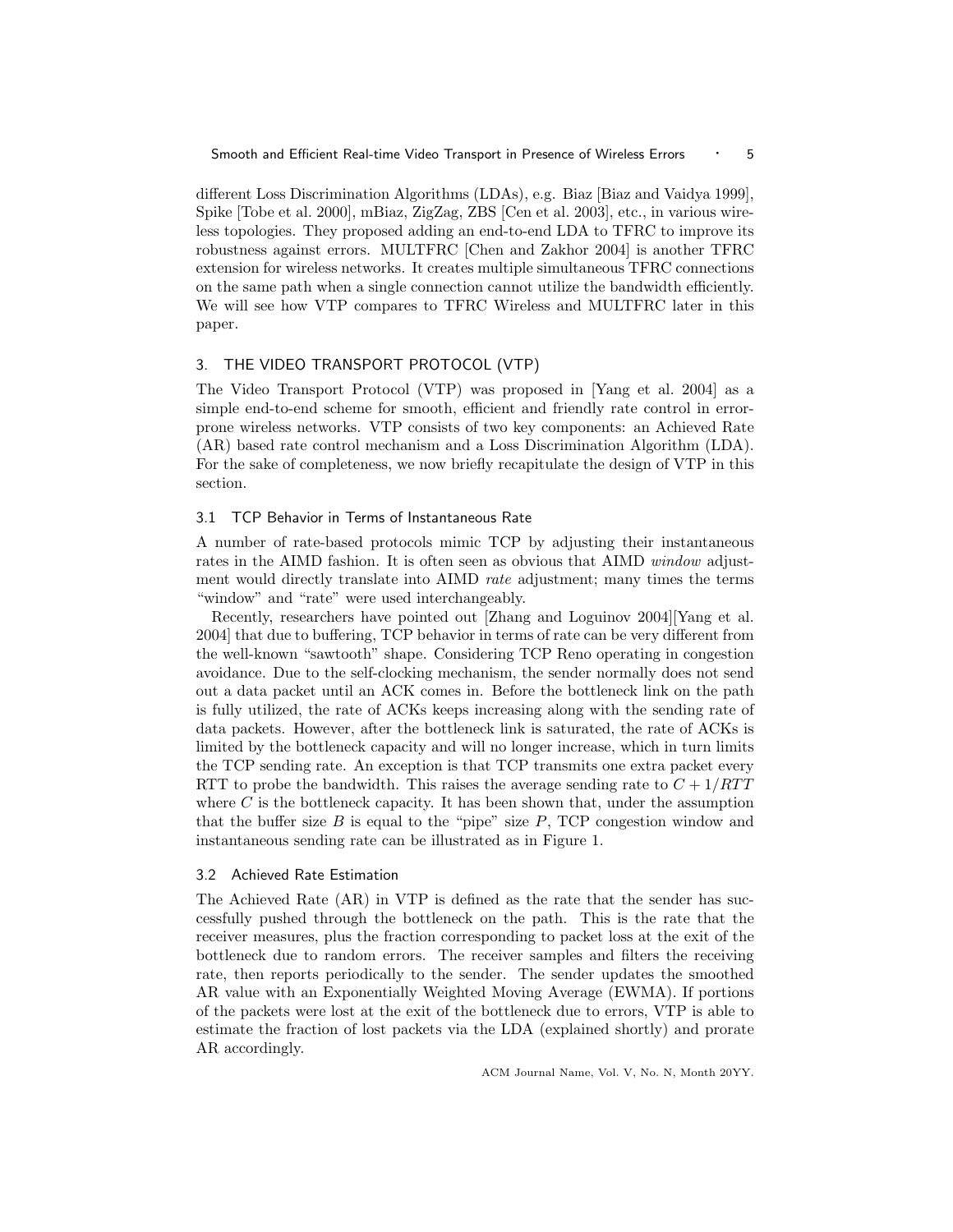



Fig. 1. Congestion window and instantaneous sending rate of TCP NewReno.

Rate estimation is useful to transport layer protocols, especially in error-prone wireless scenarios. In [Gerla et al. 2004] we have studied a few estimation techniques in TCP. Due to the characteristics of real-time video, such as more paced traffic compared to TCP, simple EWMA estimation works sufficiently well.

# 3.3 VTP Rate Control

VTP must avoid drastic rate reduction while responding to congestion in a TCP friendly way. The tradeoff is between the amount of rate reduction and the length of time this reduced rate is maintained.

Simply speaking, VTP reduces the rate by less but stays at it for longer. Figure 2 illustrates the concept of VTP rate control and compares it to TCP. Upon congestion, TCP chooses the "deep but short" strategy where its rate is cut to near zero and then quickly restored to  $C + 1/RTT$ . In contrast, VTP reduces its rate by a smaller portion but stays at it for longer. The two shaded areas  $A1$  and  $A2$ represent the amount of extra data that TCP and VTP would transmit if the loss did not happen. Let  $A1 = A2$ , the interval over which the reduced rate should be maintained can be calculated. After that, VTP enters congestion avoidance.

During congestion avoidance, VTP tries to match the TCP behavior. Define an "equivalent window" ewnd in VTP as the number of packets transmitted by the sender during one RTT. VTP computes its sending rate as follows:

- (1) At the beginning of congestion avoidance, ewnd is initially set equal to the window size that TCP would have in the same situation.
- (2) The sender measures its current ewnd by counting the packets transmitted within the current RTT. Letting  $R$  be the current transmit rate, we have

$$
ewnd = R \cdot RTT \tag{2}
$$

(3) Following Additive Increase, the new window  $\mathit{ewnd}'$  is given as

$$
ewnd' = R \cdot RTT + 1 \tag{3}
$$

(4) Converting from window to rate, we have the new rate  $R'$  as

$$
R' = (R \cdot RTT + 1)/(RTT + \Delta RTT)
$$
\n(4)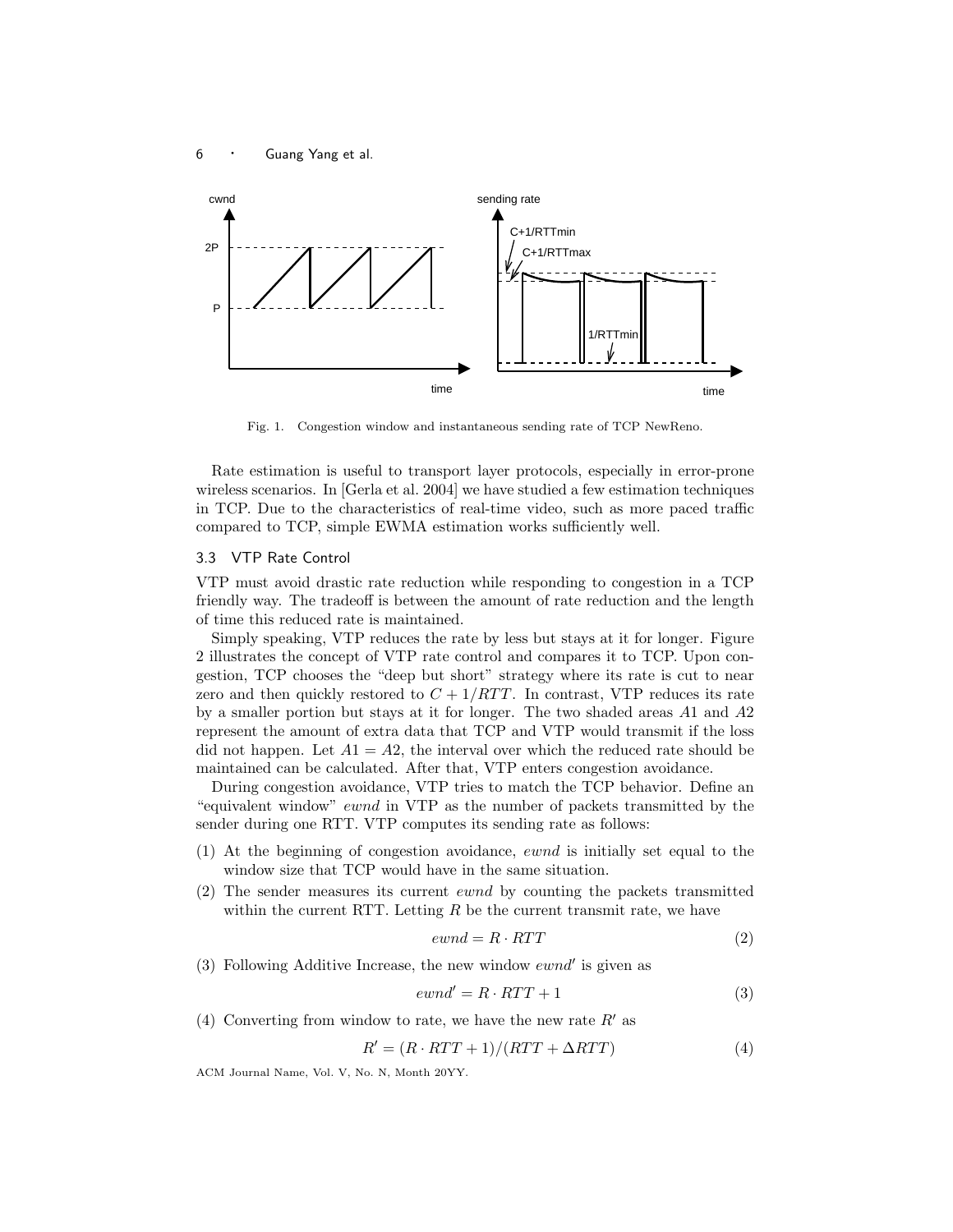

Fig. 2. Comparison of rate control between TCP and VTP.

where  $\Delta RTT$  is the RTT increase after a round.

(5) Assuming RTT increases linearly in each round, then

$$
R' = (R + 1/RTT)/(2 - RTT[-1]/RTT)
$$
\n(5)

where  $RTT^{[-1]}$  is the round-trip time during the previous round.

## 3.4 Loss Discrimination

VTP is equipped with an end-to-end LDA to distinguish between congestion and error loss. [Cen et al. 2003] concluded that in the WLAN scenario, Spike is a simple and effective algorithm; its efficacy is very close to the much more complex hybrid algorithms. Therefore, VTP has chosen a variant of Spike as its LDA. Simply speaking, the LDA keeps track of the RTT. If the current RTT is close to the minimum RTT, the bottleneck is unlikely to be congested. On the contrary, if RTT is close to the maximum RTT, the path is heavily loaded and congestion is imminent.

We do not intend to further discuss LDAs in this paper. To summarize, the VTP rate control only applies to congestion-induced packet loss. Upon a loss, VTP calls the LDA to determine the cause of the loss; error-induced random loss will be ignored from the rate control action and have no direct impact on it.

# 4. CONVERGENCE PROPERTIES OF VTP

## 4.1 Diagrammatic Argument of Convergence

In this section we study the convergence properties of VTP. Following the widely used approach in [Chiu and Jain 1989][Bansal and Balakrishnan 2001][Loguinov and Radha 2003], we first show through the diagrammatic argument that VTP converges to its "fair share" almost identically as TCP, and the speed is as fast as TCP. For convenience, consider one VTP and one TCP connections with the same RTT in an error-free situation. Assume TCP always operates in congestion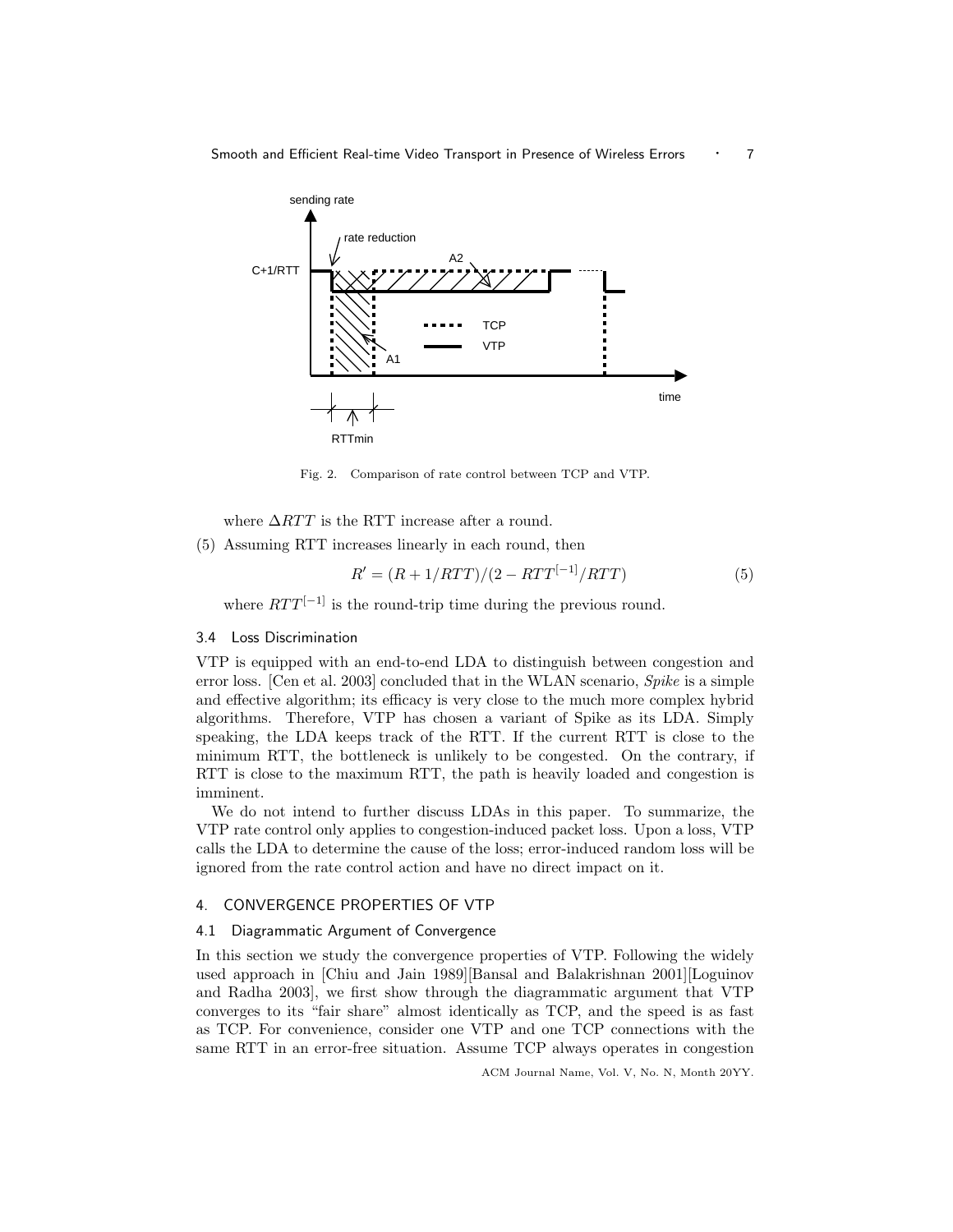avoidance, and for the sake of consistency we consider the equivalent window ewnd of VTP.

Two convergence diagrams are drawn in Figure 3. In the left diagram, starting at an arbitrary point s, both TCP and VTP probe the bandwidth linearly, reflected in the diagram as the  $45^{\circ}$  line  $\overline{sa}$ . After the buffer overflow at point a, TCP cuts its window by half. Reflected on the diagram, the starting point of the new cycle is on the medial line of  $\overline{ae}$ . At the same time, VTP reduces its equivalent window to the value corresponding to no queuing. This is reflected on the diagram as drawing a horizontal line through the intersection of  $\overline{o}\overline{a}$  and the "zero backlog" line, namely g. Therefore, the new probing cycle will start from point b.



Fig. 3. Two cases of convergence of VTP equivalent window, where VTP is in temporary advantage (left) or disadvantage (right) after the window cut.

If the VTP connection was replaced by TCP, the new probing cycle would start from the midpoint of  $\overline{o}a$ , denoted as h. The length of  $\overline{bh}$  is the gain that VTP obtains over TCP during the window cut. As per VTP rate control, it must refrain from window increase until the "virtual TCP" catches up. On the diagram, it is represented as the flat line bc. Note that  $bc = bh$ . Finally after VTP has given up the right amount of time, both VTP and TCP increase their windows linearly, resulting in the 45<sup>o</sup> line  $\overline{cd}$ . Overall, VTP and TCP converge to the equal bandwidth share as the polyline of  $s \to a \to b \to c \to d$ . From basic geometry, we know gcd is actually a 45<sup>o</sup> straight line. Therefore, if we replaced VTP with TCP, the two TCP connections would converge to the equal bandwidth share as  $s \to a \to h \to c \to d$ . Comparing the two cases, it is clear that the temporary disadvantage of TCP (and thus the advantage of VTP) upon buffer overflow is quickly compensated. In other words, VTP converges to its fair share as friendly and fast as TCP.

The right diagram in Figure 3 is different only in that VTP is in temporary disadvantage after the window cut. However, VTP is able to adjust its window at the beginning of congestion avoidance, based on the behavior of the "virtual TCP". Thus it is able to make up the deficit and still converge to its fair share quickly.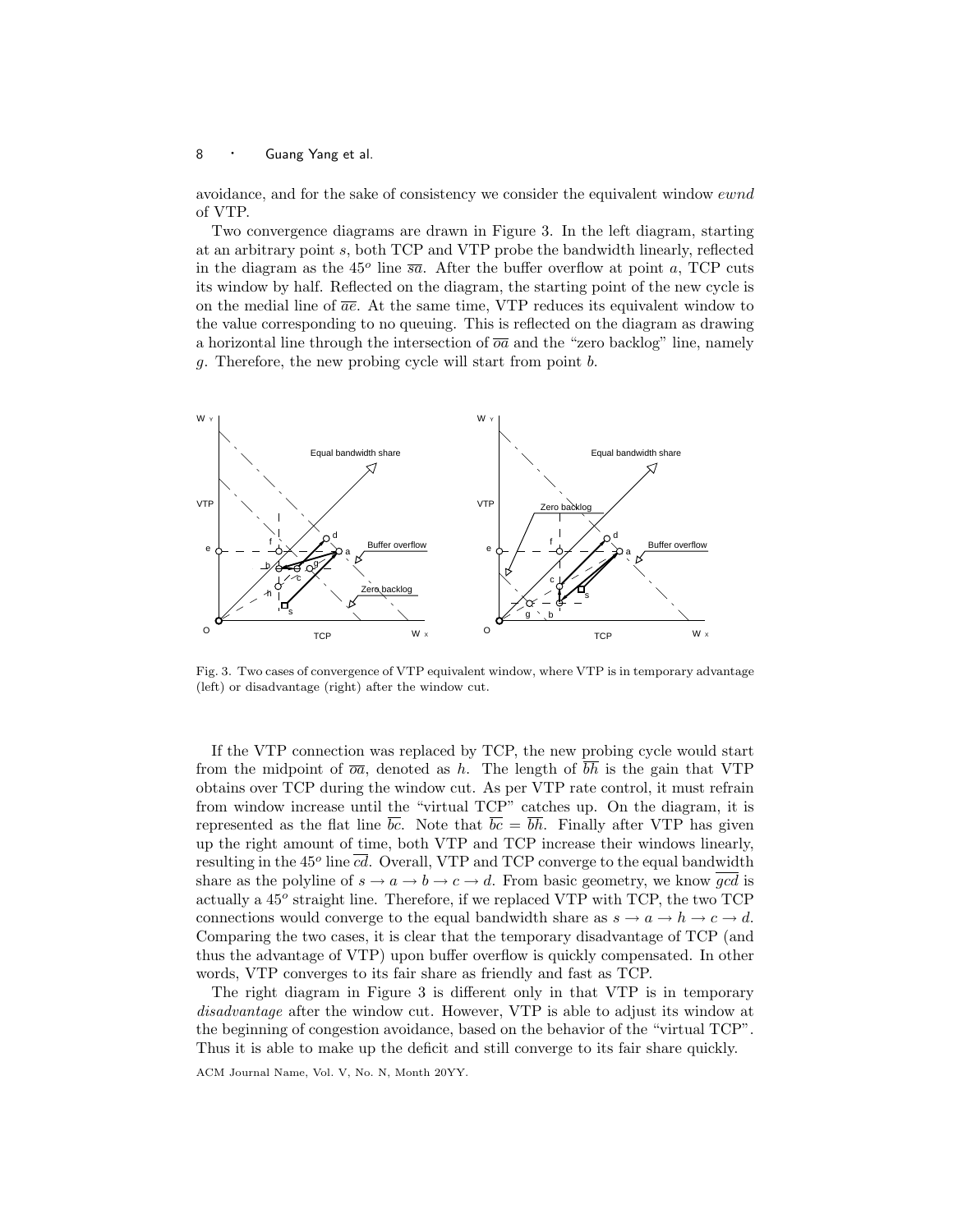#### 4.2 Convergence Properties

[Loguinov and Radha 2003] studied in detail the convergence properties of binomial algorithms including AIMD. One important conclusion was that AIMD is the only TCP-friendly binomial algorithm with monotonic convergence to fairness, a nice and desirable property. We now show that the rate control algorithm in VTP may temporarily violate this property, but will promptly be rectified and, in general, preserve most of the convergence properties of AIMD.

According to [Loguinov and Radha 2003], four conditions must hold in the decrease function, and three must hold in the increase function, to guarantee monotonous convergence. Specifically, the four conditions for the decrease function  $are^2$ :

- (1) strictly decreasing efficiency, i.e.  $e_{i+1} < e_i$ ;
- (2) non-decreasing fairness, i.e.  $f_{i+1} \geq f_i$ ;
- (3) no arbitrary crossing of the line of equal bandwidth share, i.e.  $(y_i > x_i) \Rightarrow$  $(y_{i+1} > x_{i+1})$  and vice versa;
- (4) positive window sizes, i.e.  $(x_i > 0 \land y_i > 0) \Rightarrow (x_{i+1} > 0 \land y_{i+1} > 0)$ .

Similarly, the three conditions for the increase function are:

- (1) strictly increasing efficiency, i.e.  $e_{i+1} > e_i$ ;
- (2) non-decreasing fairness, i.e.  $f_{i+1} \geq f_i$ ;
- (3) no arbitrary crossing of the line of equal bandwidth share, i.e.  $(y_i > x_i) \Rightarrow$  $(y_{i+1} > x_{i+1})$  and vice versa.

Assume the bottleneck buffer size and the "pipe" size are B and P, respectively. In terms of windows, TCP and VTP congestion/rate control algorithms differ only after congestion loss is detected. Immediately after the detection, we have,

$$
x_{i+1} = \frac{1}{2} \cdot x_i, \ y_{i+1} = \frac{P}{B+P} \cdot y_i
$$

As B and P can take arbitrary values, we can no longer guarantee that  $f_{i+1} \geq f_i$ and/or  $(y_i > x_i) \Rightarrow (y_{i+1} > x_{i+1})$  still hold at any moment. For example, if  $1 < (x_i/y_i) < (2P/(B+P))$ , we have  $x_i > y_i$  but  $x_{i+1} < y_{i+1}$ . This means the fairness measure may temporarily decrease, and/or the line of equal bandwidth share may be crossed.

However, as we have seen in Figure 3, upon congestion loss VTP is able to "compare" its equivalent window to the window that a TCP connection would have in the same situation, and adjust its window accordingly after the rate reduction. More specifically, in the left diagram of Figure 3, windows of the "VTP-TCP" combination evolve along the polyline of  $s \to a \to b \to c \to d$ , while windows of the "TCP-TCP" combination would evolve along the polyline of  $s \to a \to h \to c \to d$ . In other words, the overall effect after this cycle remains the same if VTP is replaced by TCP or vice versa. Similar is in the right diagram of Figure 3 where both

<sup>&</sup>lt;sup>2</sup>We define x and y as the window size of TCP and VTP, respectively,  $e = x + y$  as the efficiency,  $f = min\{x/y, y/x\}$  as the fairness. We use subscript i to indicate a value in the i<sup>th</sup> interval.

ACM Journal Name, Vol. V, No. N, Month 20YY.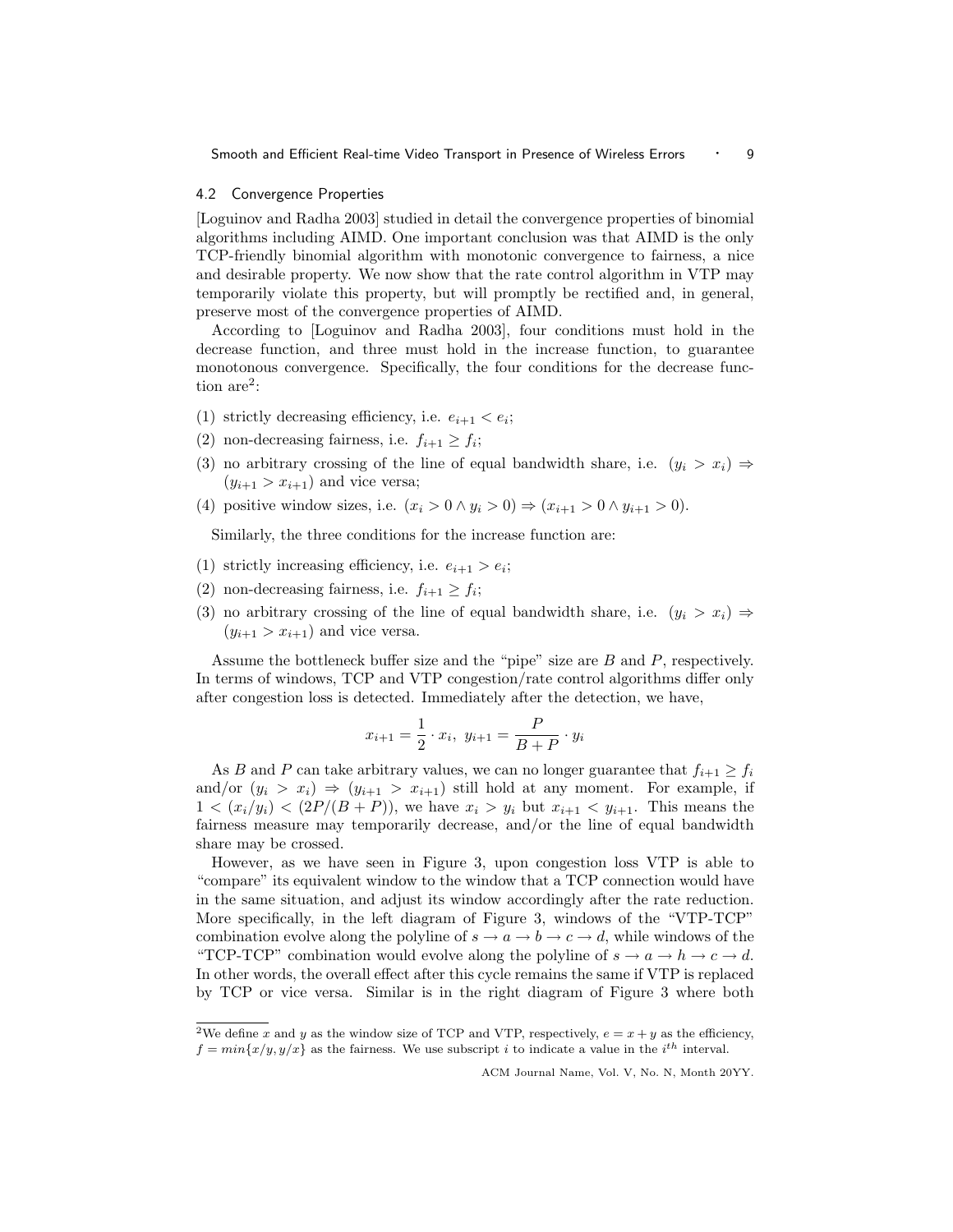$s \to a \to b \to c \to d$  ("VTP-TCP" combination) and  $s \to a \to c \to d$  ("TCP- $TCP")$  lead to the same point of  $d$  when the current cycle ends. Therefore, although VTP loses the strict monotonous convergence property of the AIMD algorithm, the discrepancy between VTP and TCP is quickly fixed, and the long-term effect on the window size remains the same. Thus VTP preserves most of the convergence properties of AIMD and converges to its fair share as fast as TCP.

## 5. PERFORMANCE EVALUATION

We now evaluate VTP and compare it to other rate control schemes in the WLAN scenario through Ns-2 [Ns2 ] simulations. We begin with a description of our simulation setup, followed by the evaluation based on various metrics. We will present our testbed measurements in the next section.

## 5.1 Simulation Setup

We use throughout this section the wired-cum-wireless topology in Figure 4 for simulations. For simplicity, the wired segment is abstracted as one-hop error-free links. We choose to assign each wired link a capacity of 100 Mbps and one-way delay of 20 msec. The wireless segment is set as an 802.11 WLAN running at the 11 Mbps data rate, where nodes are connected to the Internet via the base station. The wireless segment is error-prone; a two-state Markov Chain error model is applied to simulate various error patterns. Unless otherwise stated, in this paper the average time in the "good" state is set to 1 second, while the average time in the "bad" state is varied to achieve the target overall error rate. Error probabilities in these states are set to 0 and 1, respectively.

Previously in [Yang et al. 2004][Yang et al. 2005], we imposed an error model on a wired link to mimic the shared wireless medium. That old setup was not as sophisticated and did not take any PHY or MAC characteristics of an 802.11 WLAN into account. When the error rate is set to zero, the topology essentially becomes a normal wired network. [Yang et al. 2005] has shown that in such a wired network, VTP, TFRC and TFRC Wireless all perform better than MULTFRC, with VTP demonstrating the best smoothness in the rate.



Fig. 4. Simulation setup.

In Figure 4, the foreground traffic is directed from the Internet servers (left) to the wireless clients (right). Since the wired links have relatively high capacities, the ACM Journal Name, Vol. V, No. N, Month 20YY.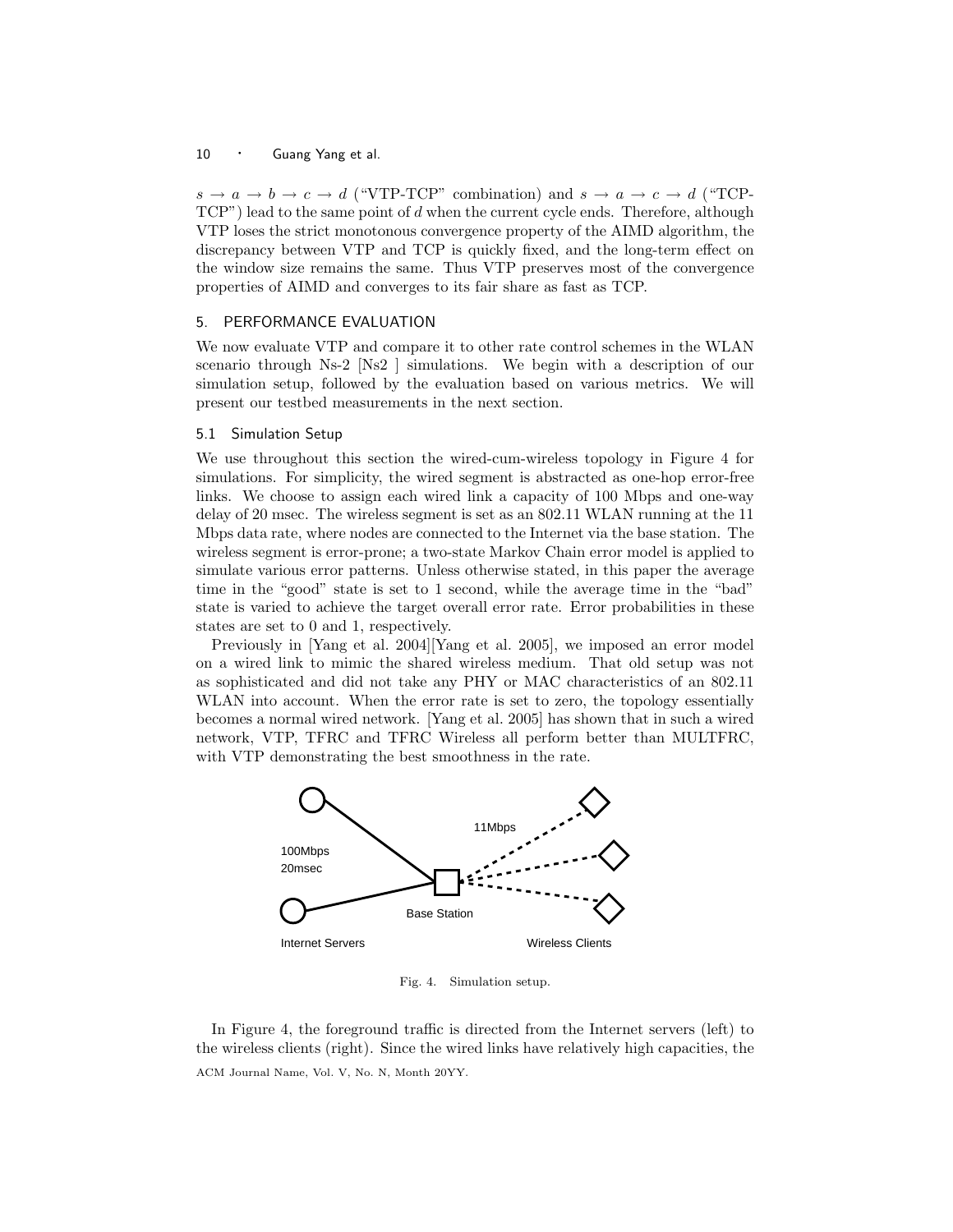WLAN becomes the bottleneck where packets can be buffered at the base station. We set the queue size to be equal to the pipe size, i.e. the round-trip bandwidthdelay product. Cross traffic is also introduced in some runs to test the adaptivity of the foreground traffic to available bandwidth changes.

## 5.2 Comparison to Internet Rate Control Schemes

We first compare VTP to four well-known rate control schemes on the Internet. Among them, TFRC is the most popular equation-based transport protocol, TCP represents the traditional AIMD algorithm, IIAD and SQRT are taken from the family of binomial algorithms.



Fig. 5. Comparison of VTP throughput to TFRC, TCP (AIMD), IIAD and SQRT, with 99% confidence intervals.

Figure 5 compares the throughput to these schemes under different error rates. When no errors are present, all five protocols are able to utilize the bandwidth efficiently<sup>3</sup>. Note that TCP (AIMD), IIAD and SQRT are tested as reliable protocols, i.e., they enforce every byte to be received correctly at the receiver, therefore they achieve slightly less throughput due to retransmission overhead, compared to VTP and TFRC which are best-effort protocols.

As the error rate grows, VTP is able to stay at high throughput, while others start to drop their efficiency. This is consistent with observations from other researchers. Schemes originally designed for the wired Internet, without wireless extensions, often suffer from efficiency problems and are not applicable in wireless scenarios.

## 5.3 Efficiency and Rate Adaptivity

We then evaluate the efficiency and rate adaptivity properties of VTP and compare it to two TFRC extensions, TFRC Wireless and MULTFRC. Figure 6 shows the

 $^3\rm{Although}$  the nominal data rate in the configured 802.11 WLAN is 11 Mbps, the actual achievable throughput is typically less than half of that, due to PHY/MAC overhead, etc.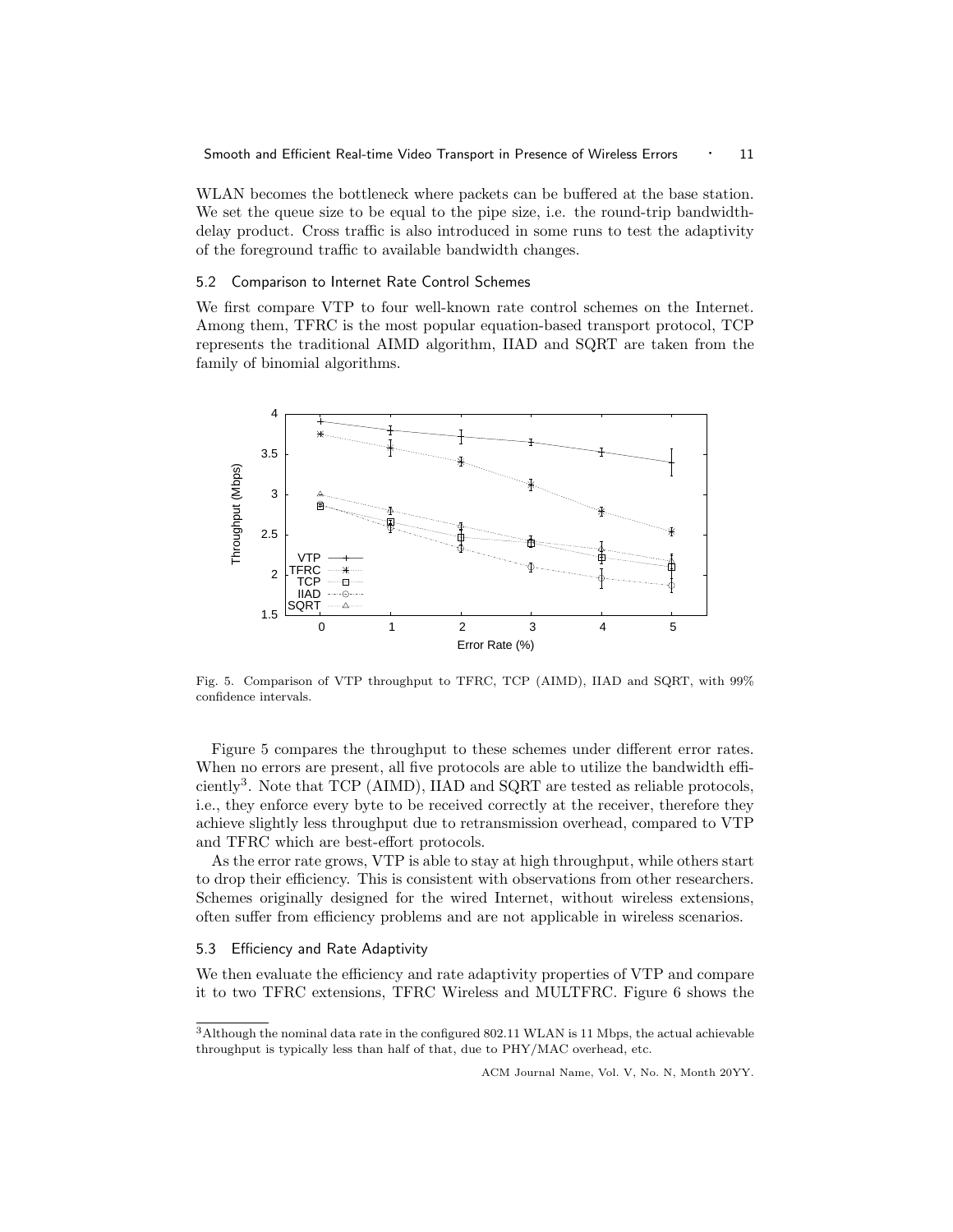instantaneous sending rates of VTP, TFRC Wireless and MULTFRC during 300 second simulations. To better study the behavior of each protocol, only a single foreground flow is configured, sharing the bandwidth of the WLAN with constant bit-rate (CBR) cross traffic. The aggregate amount of cross traffic is 1 Mbps between the  $60^{th}$  and  $120^{th}$  second and between the  $180^{th}$  and  $240^{th}$  second, and 2 Mbps between the  $120^{th}$  and  $180^{th}$  second.



Fig. 6. Instantaneous sending rates of VTP, TFRC Wireless and MULTFRC under different error rates.

In Figure 6, VTP consistently performs better than TFRC extensions in terms of efficiency, smoothness and adaptivity, under various error rates. Interestingly, in contrast to previous results [Yang et al. 2005], MULTFRC performs better than TFRC Wireless. This is mainly due to the following reasons:

1) The effective bandwidth of the WLAN is much lower than 11 Mbps as used in [Yang et al. 2005]. As we have previously pointed out, when the available bandwidth ACM Journal Name, Vol. V, No. N, Month 20YY.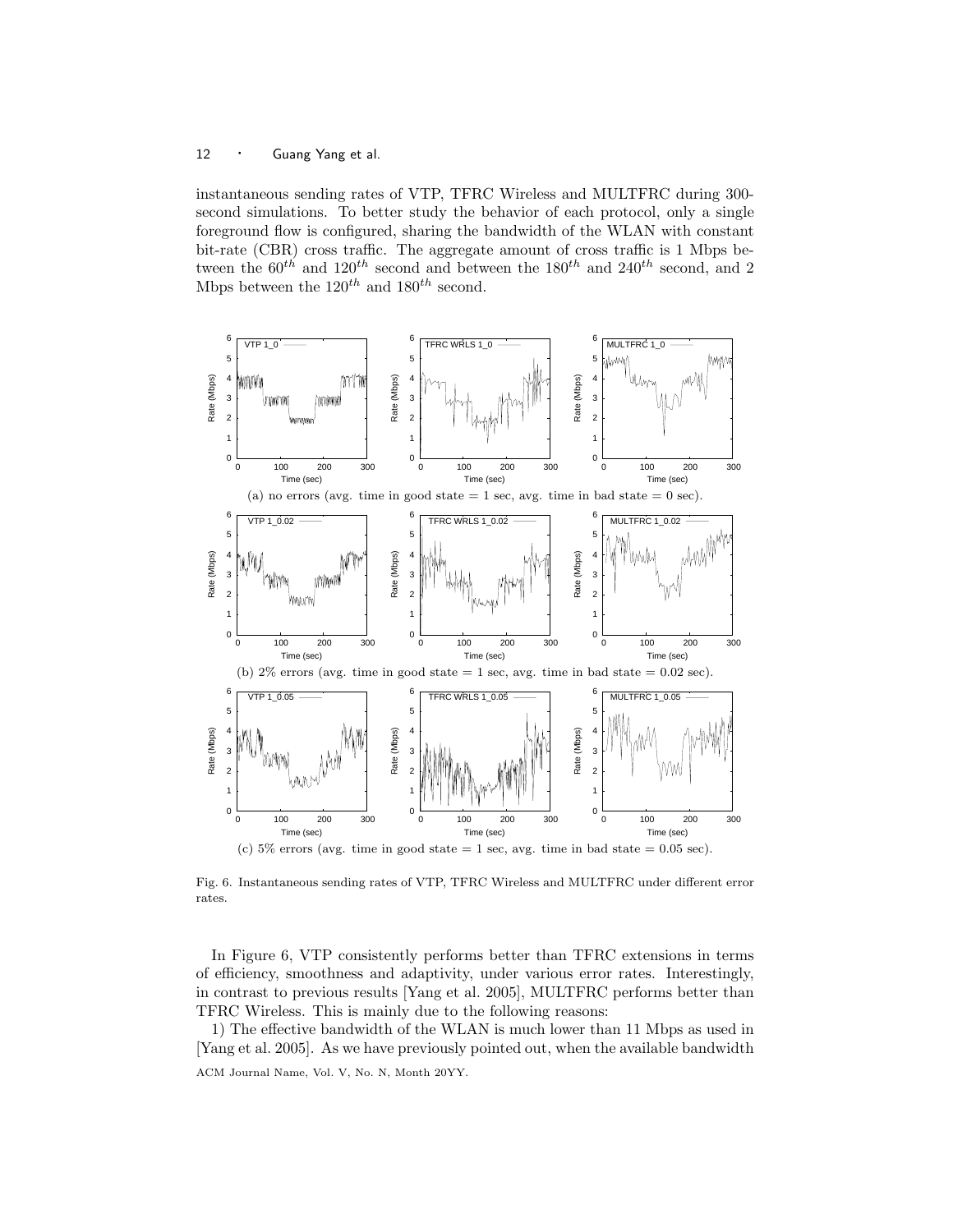is low, MULTFRC only needs to manipulate a small number of TFRC connections to reach an equilibrium state, leading to fast response and convergence speed.

2) LDAs based on end-to-end delay monitoring, as used in TFRC Wireless, are less effective in the 802.11 WLAN scenario. PHY and MAC characteristics such as interference, fading, backoff, RTS/CTS, etc. all introduce unpredictable and nonnegligible delays not related to queuing. Therefore, long delays may be observed when no significant queuing (i.e. congestion) is actually happening. In this case, the LDA tends to misclassify error loss as congestion-induced and cut the rate unnecessarily, leading to degraded efficiency and more rate fluctuations.

It is worth mentioning that although VTP and TFRC Wireless both use a delaybased LDA, AR estimation helps VTP retain much better performance when the LDA goes wrong. When the LDA misclassifies an error loss as congestion-induced, VTP sending rate is cut to AR, which in most cases is a more accurate estimate of the "eligible" rate than simply cutting by half. Lacking this feature forces the flow to mistakenly overcut its rate as we have seen in TFRC Wireless.



Fig. 7. End-to-end delays of VTP, TFRC Wireless and MULTFRC under different error rates (0, 2%, 5% from left to right, respectively).

In additional to the sending rate, we also evaluate other QoS metrics. Figure 7 presents the cumulative distribution function (CDF) of the end-to-end delay in VTP, TFRC Wirelss and MULTFRC, respectively. In the zero error case, VTP incurs the lowest delay. This difference becomes less obvious in the 2% and 5% error cases, where in general TFRC Wireless and MULTFRC actually have shorter delays. This is largely due to the fact that their efficiency drops in these cases, leading to less MAC contention in the WLAN. All three protocols have very small end-to-end jitters, mostly within 5 msec between consecutive packets in the tested cases.

## 5.4 Burst Errors

To evaluate the impact of different "error burstiness" on VTP, we fix the overall error rate to  $2\%$  and change the average time in the "bad" state to 4 and 100 msec, respectively<sup>4</sup>. We plot the instantaneous sending rate in Figure 8 with TFRC Wireless and MULTFRC as comparison.

<sup>4</sup>Previously we had it as 20 msec for the 2% error case.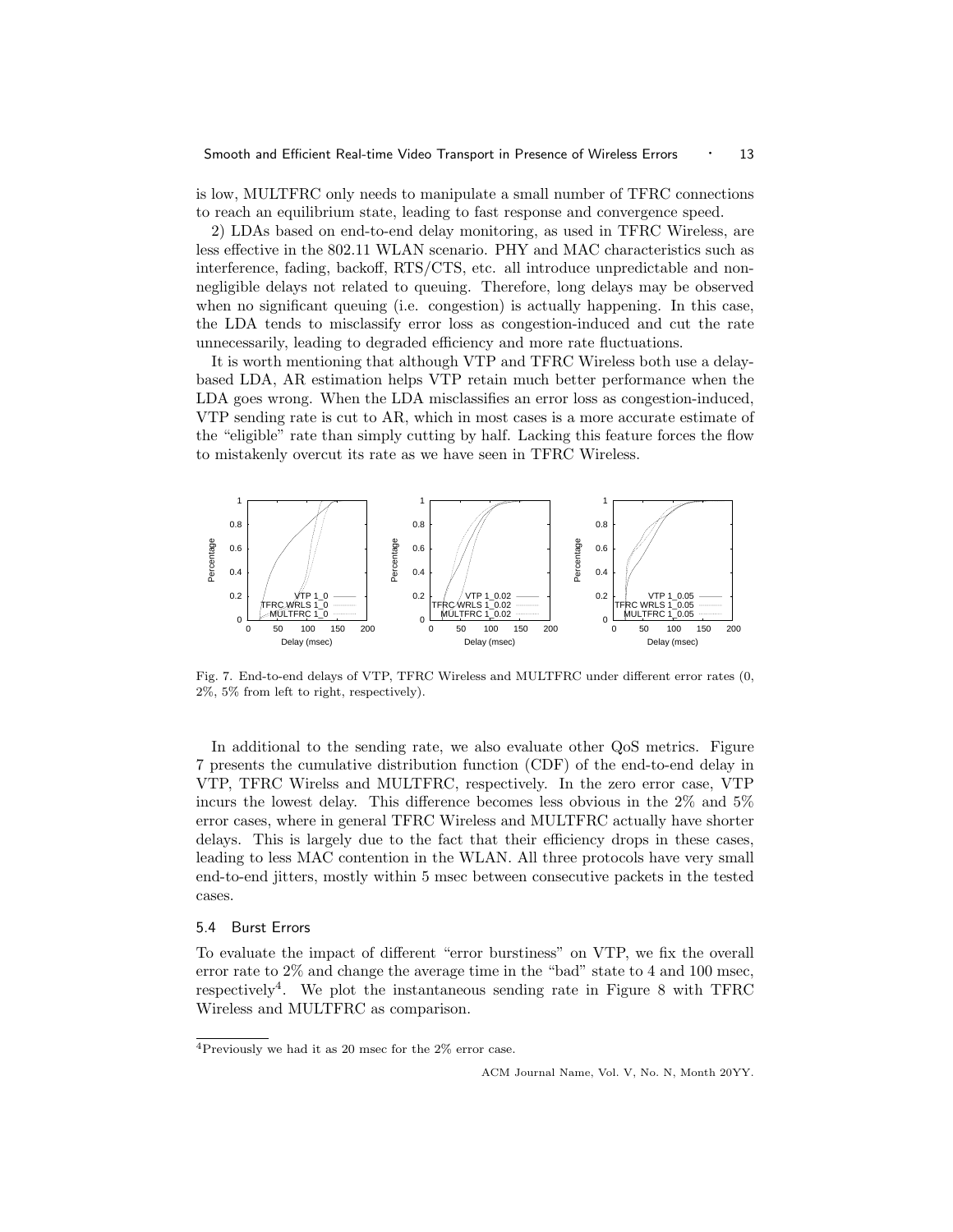

Fig. 8. Instantaneous sending rates of VTP, TFRC Wireless and MULTFRC under different error burstiness.

Error burstiness seems to have a negative impact on VTP and TFRC Wireless but be neutral or even positive on MULTFRC. When errors are more bursty, it is more difficult for VTP and TFRC Wireless to maintain a smooth and efficient rate during the prolonged "bad" state. On the contrary, prolonged "bad" and "good" states are beneficial to MULTFRC since the number of transitions between states is reduced, meaning there are fewer connection creations/deletions. Moreover, smoothness and efficiency are less an issue in the "bad" state if multiple connections are used. This indicates that MULTFRC could be most useful in highly bursty error-prone scenarios.

## 5.5 TCP Friendliness

Fairness and friendliness of VTP as well as TFRC Wireless and MULTFRC have been extensively discussed in [Yang et al. 2005]. In this paper, we look at the property of TCP friendliness of these protocols in the WLAN configuration. In each run, one VTP, TFRC Wireless or MULTFRC connection coexists with one TCP NewReno connection, sharing the WLAN, and their respective throughput is recorded and plotted in Figure 9. MULTFRC achieves a noticeably higher throughput than VTP and TFRC Wireless in all cases. This is because the number of parallel TFRC connections in MULTFRC keeps fluctuating and frequently exceeds one; this grants MULTFRC a significant advantage in bandwidth utilization<sup>5</sup>. However, none of the streaming protocols impair the performance of the coexisting TCP

 $^5$ Similar phenomena are also observed in Figure 6 where MULTFRC usually has a slightly higher instantaneous sending rate than VTP and TFRC Wireless.

ACM Journal Name, Vol. V, No. N, Month 20YY.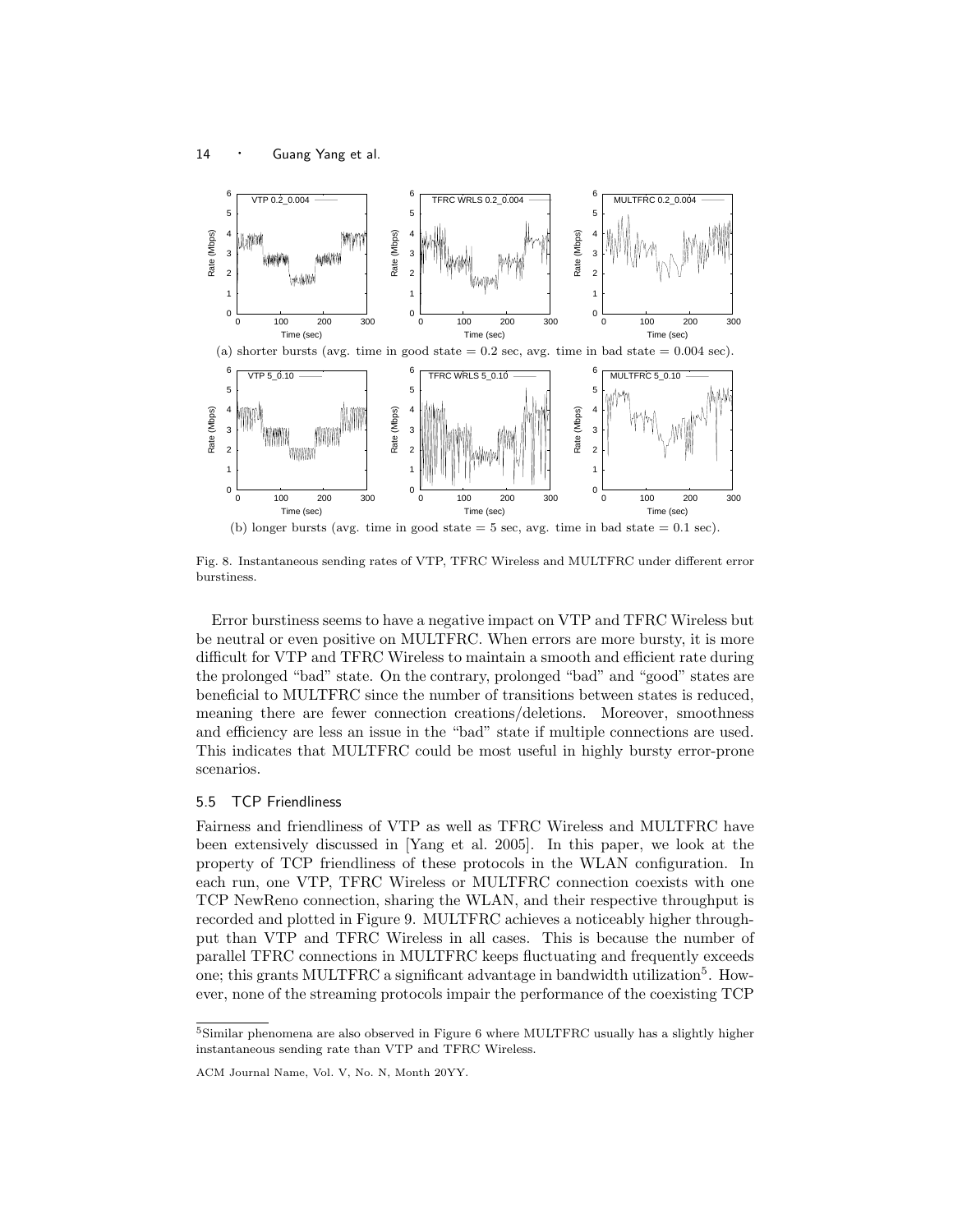connection, therefore all protocols demonstrate good TCP friendliness in our tests.



Fig. 9. TCP friendliness of VTP, TFRC Wireless and MULTFRC under different error rates, with 99% confidence intervals.

#### 6. TESTBED IMPLEMENTATION AND MEASUREMENTS

We have implemented VTP in  $C++$  as part of a hybrid testbed. In this section, we first describe our implementation and the concept of hybrid testbeds, then present measurement results from hybrid testbed experiments.

## 6.1 VTP Implementation and Hybrid Testbed

Our VTP implementation is written in Microsoft Visual  $C++6.0$  and runs on Microsoft Windows. This implementation is built upon two previously available modules developed by UCLA researchers:  $a C++$  implementation of the RTP protocol suite [Schulzrinne et al. 2003], and an H.263 video codec. Both modules conform to their respective standards.

The implementation consists of two pieces of software: a video server and a video client, running on separate computers. The server is connected to a camera that captures real-time video, in our case a Logitech QuickCam Zoom working at the  $320 \times 240$  resolution. Captured video is then encoded by the H.263 codec into frames, with designated encoding parameters, and sent to the video client via RTP. When video frames arrive at the client, they are decoded and played back on the screen. Statistics such as the achieved rate, loss rate, etc. are calculated by the client and reported periodically to the server via RTCP. The server then adjusts its encoding and sending rates according to the VTP algorithms, forming a closed feedback loop.

To avoid the complex, costly, time-consuming and hard-to-repeat field tests, we have been evaluating wireless protocols with an alternative hybrid technique. Simply speaking, a hybrid testbed consists of both simulated models and real implementations. Shown in Figure 10, our VTP hybrid testbed is made up of three laptops: the video server, the video client, and an Ns-2 simulation workstation; they are interconnected through Ethernet. The video server and client are the C++ implementation of VTP as described above, while the rest of the network is simulated on the Ns-2 workstation. Packets are not directly transmitted between the server and the client, but sent to the Ns-2 workstation, where a desired network scenario is simulated in real time with one node corresponding to the physical video server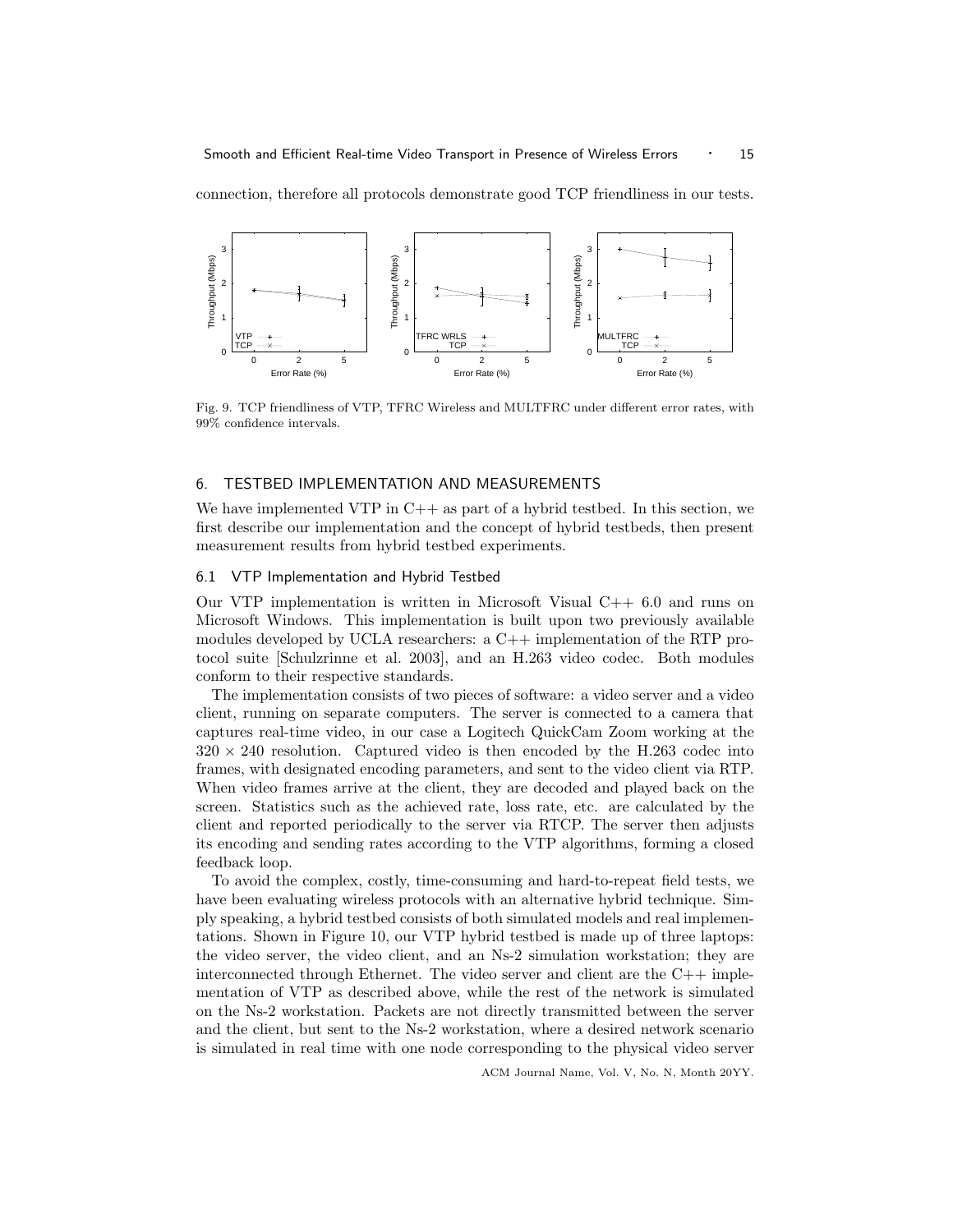16 · Guang Yang et al.



Fig. 10. Hybrid testbed consisting of three laptops: video server, Ns-2 simulation workstation, and video client (from left to right).

and another corresponding to the physical video client. In other words, these two simulated nodes are on behalf of the physical laptops in the simulation. Packets sent to the Ns-2 workstation are delayed or dropped based on simulation results, then forwarded to the intended physical destination if needed. Hybrid experiments are a quick and effective way to evaluate new protocols. Next we will show how VTP performs in our testbed.

## 6.2 Measurements

We reuse the WLAN topology in testbed measurements. One change is made though, to set the data rate of 802.11 to 2 Mbps instead of 11 Mbps. The main reason is that the camera and video codec currently used in the testbed jointly produce a video stream at an average bit rate between 200 and 500 Kbps, nicely fitted into the 2 Mbps nominal data rate for convenient performance assessment. Similar to the previous section, the video is streamed from a wired server, through the base station, to a wireless client. We study two cases where either random wireless loss is present or cross traffic is contending for the bandwidth.

In the first case, we impose a  $2\%$  or  $5\%$  error rate on the wireless channel roughly between the  $15^{th}$  and  $28^{th}$  second of an experiment. The results are shown in Figure 11. Although packet loss causes the decoded frame rate at the video client to fluctuate (the target frame rate is 30 fps), the target encoding rate and smoothed achieved rate at the video server remain unaffected. We have also observed, not shown here, that the LDA largely works correctly in this situation, showing the connection is in the error mode. Subjectively, we have seen rather smooth video on the client throughout the entire session of an experiment.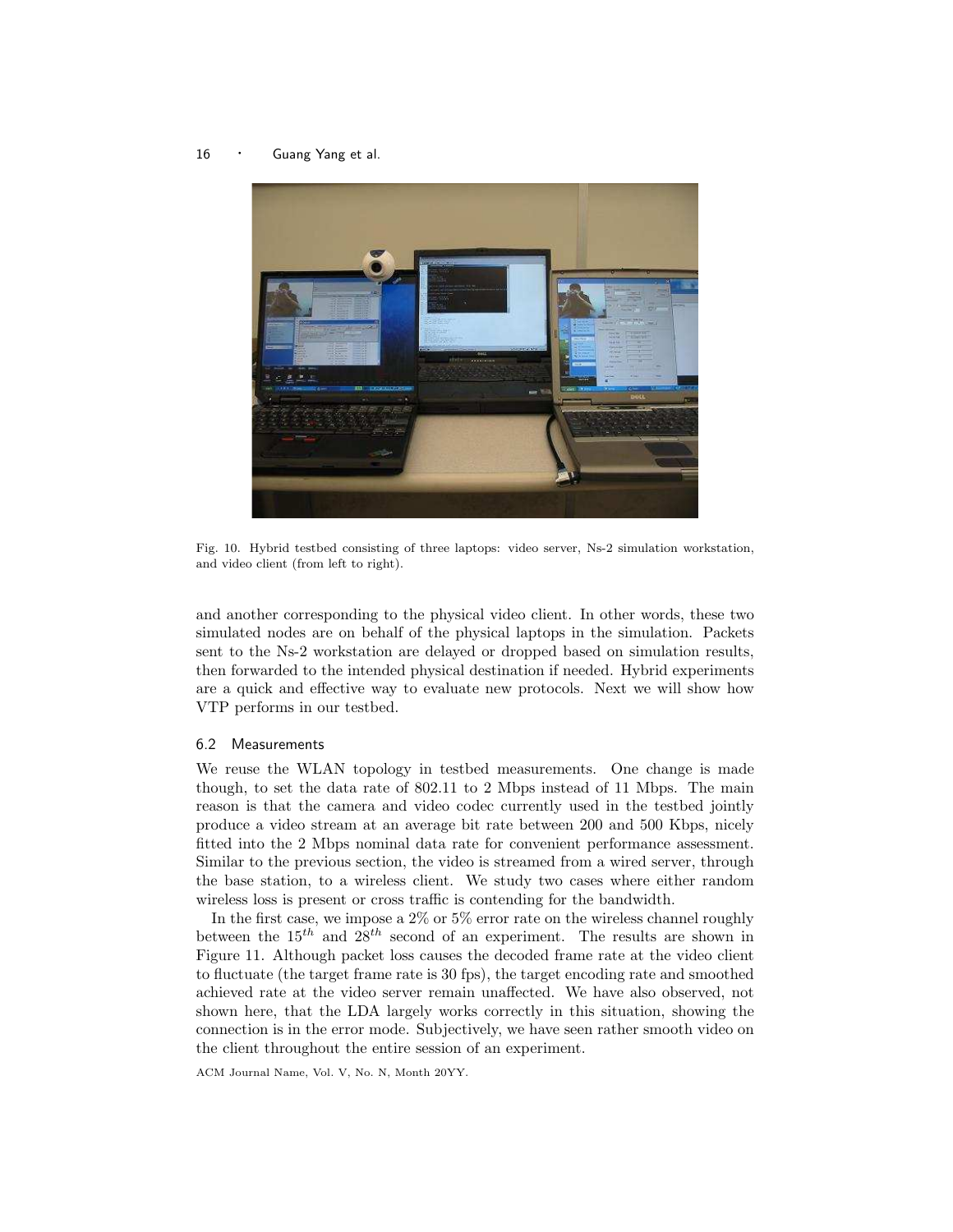

Fig. 11. The target encoding (bit) rate and smoothed achieved rate at the video server (left), and the decoded frame rate and packet loss rate at the video client (right), under different error rates.

In the second case, a CBR flow at the rate of 30 or 80 Kbps is activated roughly between the  $15^{th}$  and  $32^{nd}$  second and goes through the shared WLAN; see Figure 12 for results. VTP is barely affected when the cross traffic is light (30 Kbps). The target encoding rate briefly dips but quickly bounces back. In the heavy cross traffic situation (80 Kbps), however, VTP consistently experiences congestion and gradually decreases its encoding rate as expected. Still, around half of the video packets are lost or late due to congestion. VTP per se is able to manage a frame rate of 15 - 20 fps; we have seen degraded playback quality with glitches on the client. We deem it as what an end-to-end rate control mechanism can do in this tough situation. Error protection techniques can be applied in parallel with VTP to improve the video quality; study of such interaction is beyond the scope of this paper and left for future investigation.

#### 7. CONCLUSION

In this paper we have studied the Video Transport Protocol (VTP) for real-time video over the wired-cum-wireless network scenario. VTP has a unique rate control mechanism that measures the end-to-end Achieved Rate (AR), and adjusts its sending rate based on congestion conditions detected by a Loss Discrimination Algorithm (LDA). Rate decreases and increases are carefully designed so as to mimic the AIMD algorithm in TCP but with smoother rate adaptation. VTP has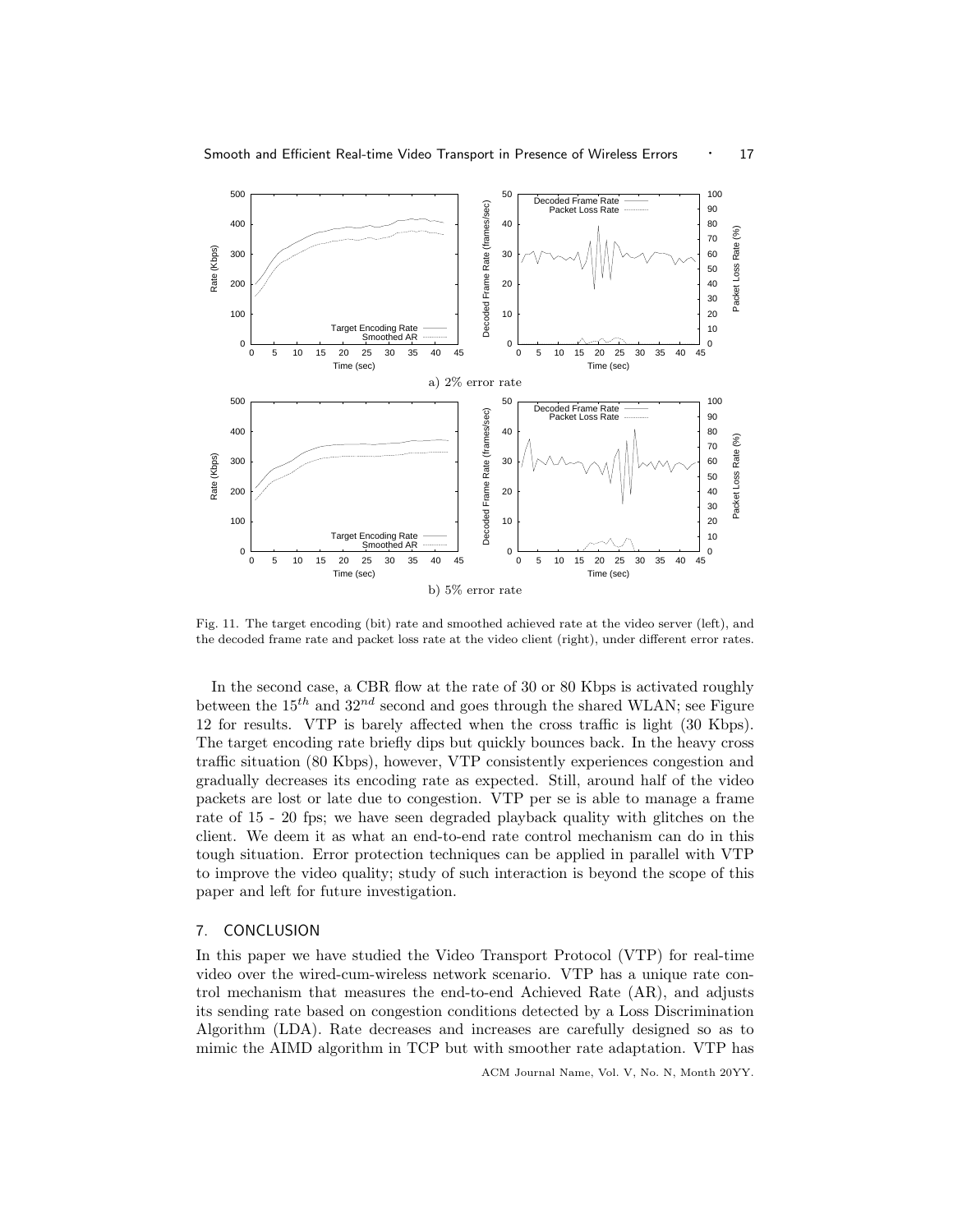

Fig. 12. The target encoding (bit) rate and smoothed achieved rate at the video server (left), and the decoded frame rate and packet loss rate at the video client (right), with different cross traffic. Note that the spike in the decoded frame rate in the lower right graph is due to the relatively coarse measurement resolution.

demonstrated good intra-protocol fairness and opportunistic friendliness to legacy protocols. It can be either implemented as a stand-alone transport protocol, or integrated into existing protocols, such as the Real-time Transport Protocol (RTP), Datagram Congestion Control Protocol (DCCP) [Kohler et al. 2004] and Stream Control Transmission Protocol (SCTP) [Stewart et al. 2000], as a congestion/rate control option.

To our knowledge, VTP is one of the few truly end-to-end schemes that perform well in the wireless environment without requiring the support from lower layer feedback and AQM mechanisms, among which also exist TFRC Wireless and MULTFRC, two recent extensions to the well known TFRC protocol. We have compared the performance of all three protocols via Ns-2 simulations. MULTFRC creates multiple simultaneous TFRC connections to better utilize the bandwidth when a single connection is inefficient. However, frequent increases/decreases in the number of connections trigger a fluctuating behavior, and its convergence speed to the "fair share" is slow. We believe that MULTFRC is more appropriate for networks with low-bandwidth wireless links such as 1xRTT, and/or with very bursty errors. TFRC Wireless and VTP are similar in that they are both equipped with a delay-based LDA and target the TCP throughput in zero error situations. Unfortunately, the LDA may misclassify random loss as congestion-induced due to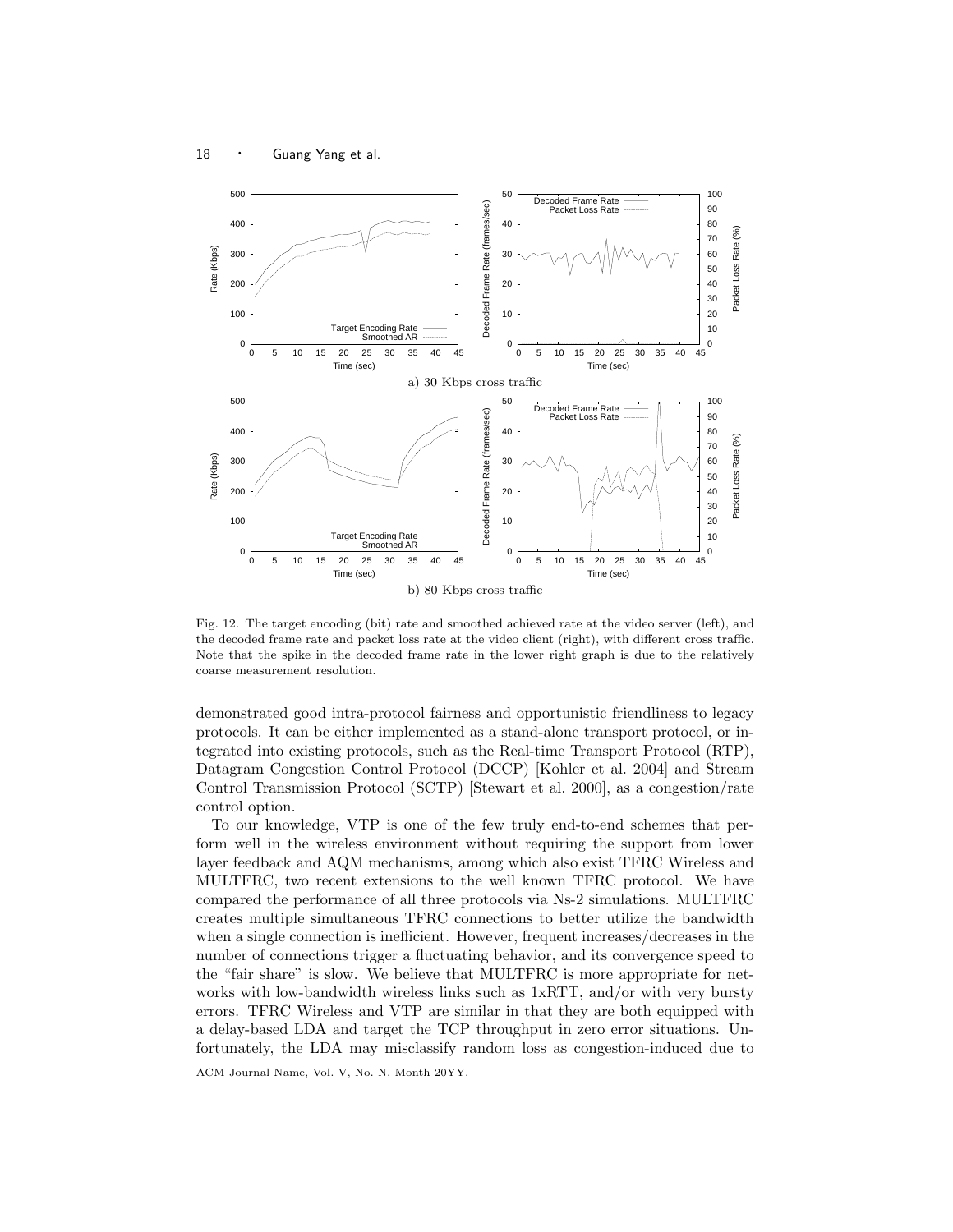wireless PHY/MAC characteristics. In this case, the advantage of AR estimation helps VTP achieve a better performance than TFRC Wireless.

VTP has been designed to provide smooth, efficient and friendly video transport in presence of wireless errors. So far we have been focusing on WLAN scenarios, where wireless devices directly connect to a base station. In other scenarios, devices may connect to a base station via multiple hops of wireless links, e.g. in an mobile ad hoc or mesh network. Due to multi-hopping, node mobility, issues of hidden terminals, etc., these scenarios are more challenging that those that VTP is currently targeting. We have not discussed this in the paper, but are very interested to see in our future work how end-to-end rate adaptation and loss discrimination can be tweaked to work in such multi-hop wireless scenarios.

A popular method for video transmission is to allow multicasting from one server to multiple clients, and/or to enable one client to receive streams from multiple servers. These one-to-many and many-to-one setups can save/balance bandwidth consumption and/or improve user-perceived video quality. As VTP is an end-toend unicast protocol, its direct applicability in such scenarios is limited. However, the concepts of rate estimation and loss discrimination can be generalized to accommodate one-to-many and many-to-one cases, like TFRC has been extended to the TCP-Friendly Multicast Congestion Control (TFMCC) [Widmer and Handley 2003]. We plan to investigate this in our future work.

#### REFERENCES

Allman, M., Paxson, V., and Stevens, W. 1999. Tcp congestion control. RFC 2581.

- Bansal, D. and Balakrishnan, H. 2001. Binomial congestion control algorithms. In Proceedings of the IEEE Infocom. IEEE, Anchorage, AK.
- BIAZ, S. AND VAIDYA, N. 1999. Discriminating congestion losses from wireless losses using interarrival times at the receiver. In Proceedings of the IEEE Symp. Application-Specific Systems and Software Engineering and Technology. IEEE, Richardson, TX.
- Cen, S., Cosman, P., and Voelker, G. 2003. End-to-end differentiation of congestion and wireless losses. IEEE/ACM Transactions on Networking 11, 5 (Oct.), 703-717.
- Cen, S., Pu, C., and Walpole, J. 1998. Flow and congestion control for internet media streaming applications. In Proceedings of the SPIE MMCN. SPIE, San Jose, CA.
- Chen, M. and Zakhor, A. 2004. Rate control for streaming video over wireless. In Proceedings of the IEEE Infocom. IEEE, Hong Kong, China.
- Chiu, D.-M. and Jain, R. 1989. Analysis of the increase and decrease algorithms for congestion avoidance in computer networks. Computer Networks and ISDN Systems 17, 1 (June), 1–14.
- Feamster, N., Bansal, D., and Balakrishnan, H. 2001. On the interactions between layered quality adaptation and congestion control for streaming video. In Proceedings of the International Packet Video Workshop. Kyongju, Korea.
- FLOYD, S. 2000. Congestion control principles. RFC 2914.
- Gerla, M., Ng, B. K. F., Sanadidi, M. Y., Valla, M., and Wang, R. 2004. Tcp westwood with adaptive bandwidth estimation to improve efficiency/friendliness tradeoffs. Computer Communications  $27, 1$  (Jan.),  $41-58$ .
- HANDLEY, M., FLOYD, S., PADHYE, J., AND WIDMER, J. 2003. Tcp friendly rate control (tfrc): Protocol specification. RFC 3448.
- Hsu, C. Y., Ortega, A., and Khansari, M. 1999. Rate control for robust video transmission over burst-error wireless channels. IEEE Journal on Selected Areas in Communications 17, 5 (May), 756–773.
- Kazantzidis, M. 2002. Adaptive wireless multimedia. Ph.D. thesis, University of California, Los Angeles, Los Angeles, CA.